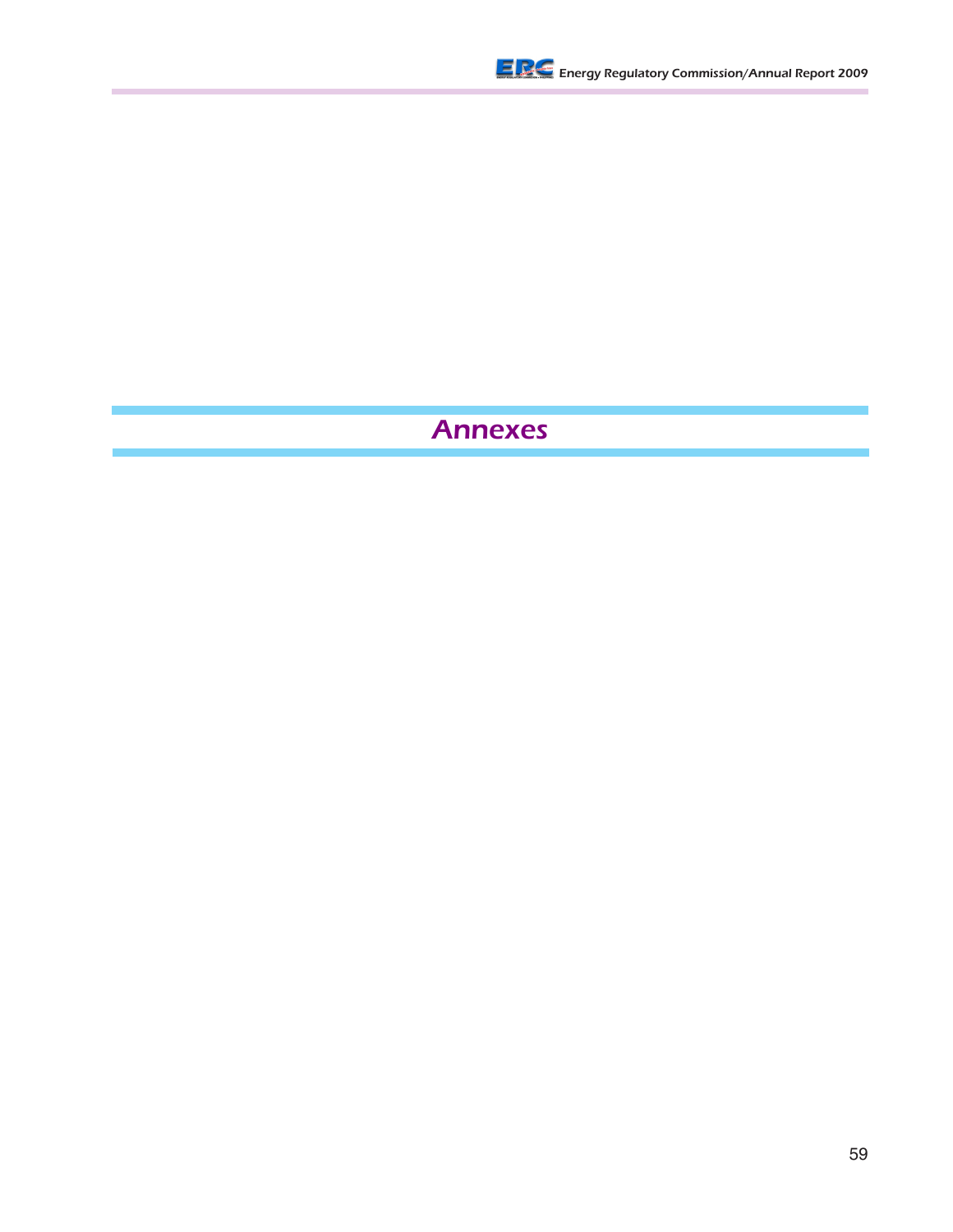**Annex 1**

# Summary of Rules, Regulations, Guidelines and Policies Promulgated In 2009

#### **Resolution No. 1: A Resolution Adopting the Amendments to the Guidelines to the Sale and Transfer of TRANSCO's Subtransmission Assets and the Franchising of Qualified Consortium** *(January 26, 2009)*

The ERC resolved to adopt the amendments to the Guidelines to the Sale and Transfer of TRANSCO's Subtransmission Assets and the Franchising of Qualified Consortiums. The revision was done by the ERC to address the issues raised by the stakeholders which include the:

- 1. Terms and conditions in the lease purchase agreement;
- 2. Eligibility of entities operating in the ecozones to purchase subtransmission assets;
- 3. Eligibility of directly connected end-users to purchase subtransmission assets vis-à-vis the franchised DU;
- 4. Costs of right of way acquisition;
- 5. Asset valuation (third party appraisal of subtransmission assets);
- 6. TRANSCO rates;
- 7. Subscription rights; and
- 8. Eligibility of qualified consortiums to apply for a franchise.

The ERC amended Article II-Scope and Definition of Terms, Article IV-Qualification Criteria of Distribution Utilities or Consortium of Distribution Utilities, Article V-Procedures for the Sale and Transfer of Subtransmission Assets and Article VI-Application by a Qualified Consortium for Franchise to Own and Operate the Subtransmission Asset of the Guidelines.

#### **Resolution No. 2: A Resolution Adopting the Rules for Recovery of Costs Associated with the Sale for Resale Agreements by, between, and among Distribution Utilities** *(January 26, 2009)*

The Rules for Recovery of Costs Associated with the Sale for Resale Agreements by, between, and among Distribution Utilities aims to ensure that only reasonable costs associated with the "Sale for Resale Arrangements" entered into by DUs are recovered through their rates and to prescribe the regulatory requirements for recovery of these costs.

Article II of the Rules details the policies on the sale for resale agreements existing at the time of the unbundling of the DUs' rates, including the recovery of actual and differential costs.

Moreover, Article III details the procedure for the filing and approval of existing unapproved or new sale for resale agreements, including the applicable rates. The Rules provide that the selling rate which shall be charged to the Buying DU shall be the summation of the generation, transmission and allowable system loss rates, the Wheeling Rate and other pass-through charges approved by the ERC. The universal Charges and Lifeline Rates shall not be included in the selling rates to be imposed on the buying DUs since these are charges impossible only on electricity end-users and the buying DUs cannot be treated as such. The retail rates, on the other hand shall consist of the costs for purchased power, allowable system loss, distribution, supply and metering for electric service and other pass-through charges approved by the ERC.

#### **Resolution No. 3: Amending the Guidelines to Govern the Imposition of Administrative Sanctions in the Form of Fines and Penalties Pursuant to Section 46 of Republic Act No. 9136** (February 23, 2009)

The ERC amended Section 4 – Non-submission of Documents and Section 5, Article III-Administrative Sanctions of the Guidelines to Govern the Imposition of Administrative Sanctions in the Form of Fines and Penalties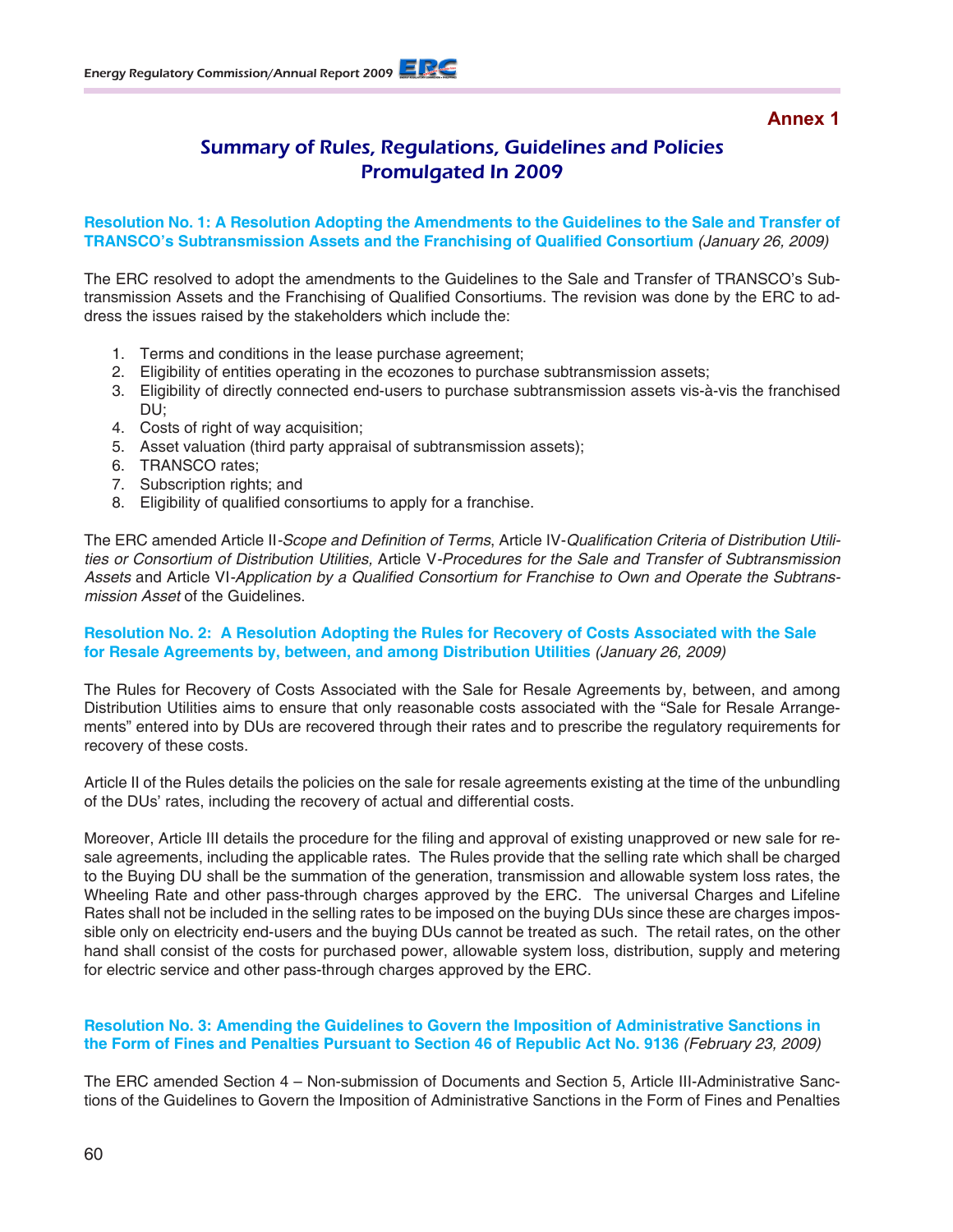Pursuant to Section 46 of Republic Act No. 9136 approved on May 17, 2002 to read as follows:

Failure to submit the documents in compliance with the ERC's List of Reportorial Requirements or any other documents which the ERC may require from time to time shall be subject to the following sanctions:

| <b>No. of Violation</b>          | <b>Basic Amount of</b><br><b>Penalty</b> | <b>Additional Penalty to be</b><br>Imposed for the Delay in the<br><b>Compliance from Notification</b>                                                                                                                                  |
|----------------------------------|------------------------------------------|-----------------------------------------------------------------------------------------------------------------------------------------------------------------------------------------------------------------------------------------|
| 1st violation                    | PhP50,000.00                             | a) More than one (1) month but                                                                                                                                                                                                          |
| 2nd and 3rd violations           | PhP100,000.00                            | less than three $(3)$ months -                                                                                                                                                                                                          |
| 4th and subsequent<br>violations | PhP200,000.00                            | 10% of the basic amount of<br>penalty.<br>b) Three $(3)$ months to six $(6)$<br>months $-50\%$ of the basic<br>amount of penalty.<br>c) More than six (6) months $-50\%$<br>of the basic amount of penalty<br>for every month of delay. |

If the reports/documents submitted contain fraudulent information/data, the same shall be treated as non-compliance and shall be subject to the following sanctions:

| <b>No. of Violation</b>                    | <b>Basic Amount of</b><br><b>Penalty</b>                                                                                                                             | <b>Additional Penalty</b>                                                                                                                                                                                                                                           |
|--------------------------------------------|----------------------------------------------------------------------------------------------------------------------------------------------------------------------|---------------------------------------------------------------------------------------------------------------------------------------------------------------------------------------------------------------------------------------------------------------------|
| 1st violation                              | PhP200,000.00                                                                                                                                                        | a) 50% of the basic amount of                                                                                                                                                                                                                                       |
| 2nd violation                              | PhP300,000.00                                                                                                                                                        | penalty if there were financial                                                                                                                                                                                                                                     |
| 3rd violation and<br>subsequent violations | PhP500,000.00 and<br>cancellation of the<br><b>Certificate of Public</b><br>Convenience and<br>Necessity (CPCN),<br>License and the<br>Franchise for Con-<br>sortium | benefits that may be derived as<br>a result of the violation.<br>b) 75% of the basic amount<br>of penalty if the violation is<br>intended to conceal illegal acts.<br>c) 100% of the basic amount of<br>penalty if the violation directly<br>affects the consumers. |

The official or personnel of the juridical entity solely responsible for the submission of the fraudulent reports shall be subject to the following sanctions:

| <b>No. of Violation</b>                    | <b>Amount of Penalty</b> |
|--------------------------------------------|--------------------------|
| 1st violation                              | PhP100,000.00            |
| 2nd violation                              | PhP200,000.00            |
| 3rd violation and<br>subsequent violations | PhP400.000.00            |

In addition to that, non-compliance with the provisions of the EPIRA and its IRR, the Philippine Grid and Distribution Codes (PGDC), rules, regulations, orders, resolutions and other laws of the ERC shall have the following sanctions: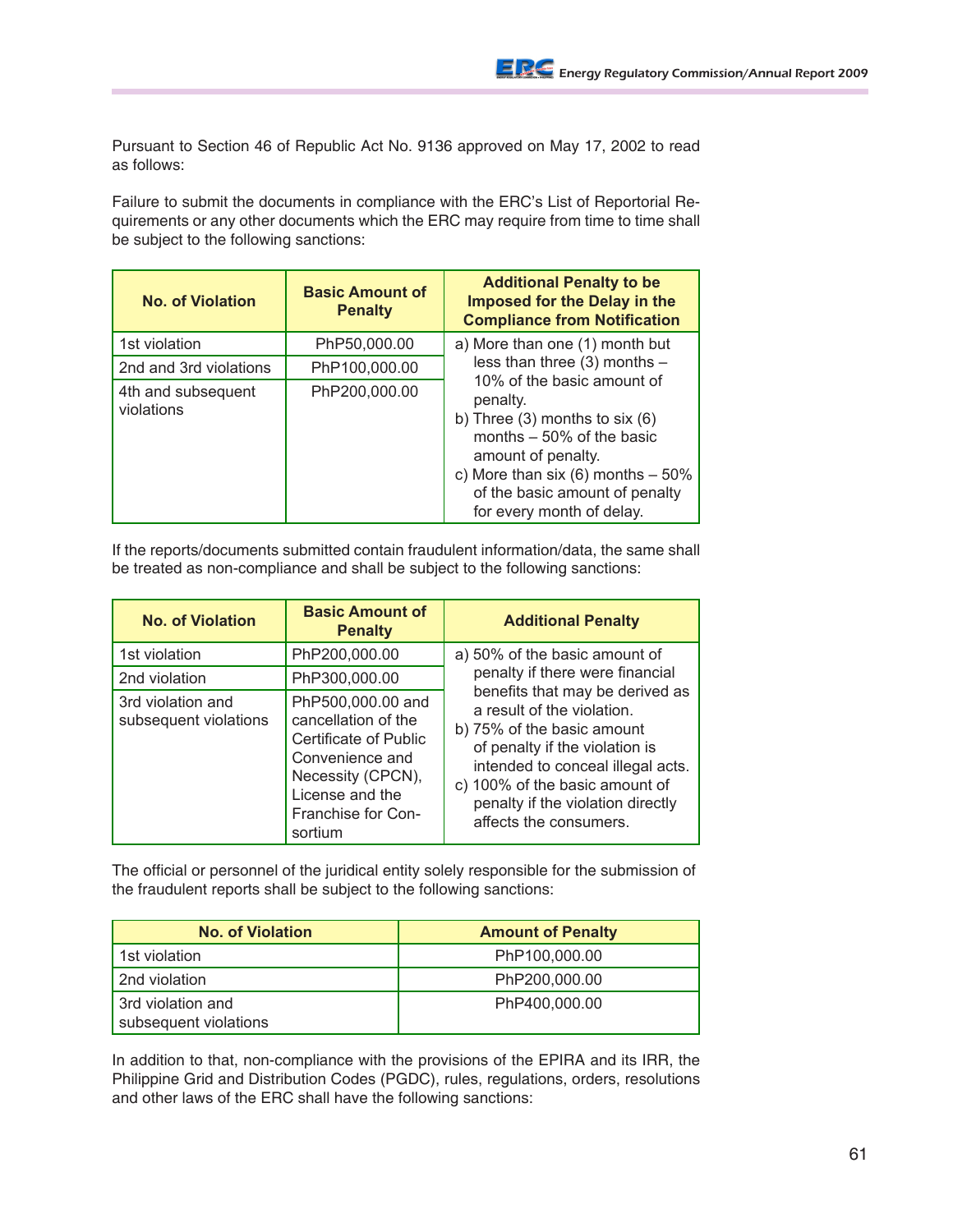| <b>No. of Violation</b>          | <b>Basic Amount of</b><br><b>Penalty</b>                                                                                                                      | <b>Additional Penalty shall be</b><br><b>Imposed for Any Willful Delay in</b><br>the Implementation                                                                                                                                                                           |
|----------------------------------|---------------------------------------------------------------------------------------------------------------------------------------------------------------|-------------------------------------------------------------------------------------------------------------------------------------------------------------------------------------------------------------------------------------------------------------------------------|
| 1st and 2nd violation            | PhP100,000.00                                                                                                                                                 | a) 10% of the basic amount of                                                                                                                                                                                                                                                 |
| 3rd and 4th violation            | PhP300,000.00                                                                                                                                                 | penalty if the compliance was                                                                                                                                                                                                                                                 |
| 5th and subsequent<br>violations | PhP500,000.00 and<br>Cancellation of the<br>Certificate of Public<br>Convenience and<br>Necessity (CPCN),<br>License and the<br>Franchise for Con-<br>sortium | made after one (1) month from<br>notice.<br>b) 50% of the basic amount of<br>penalty if the compliance was<br>made after two (2) months from<br>the notice.<br>c) 100% of the basic amount of<br>penalty if the compliance was<br>made after three (3) months<br>from notice. |

**Resolution No. 4: A Resolution Setting the Installed Generating Capacity Per Grid, National Grid and the Market Share Limitations Per Grid and the National Grid for 2008 Pursuant to the "Guidelines for the Determination of Installed Generating Capacity in a Grid and the National Installed Generating Capacity and Enforcement of the Limits of Concentration of Ownership, Operation or Control of Installed Generating Capacity Under Section 45 of Republic Act No. 9136** (March 9, 2009)

The Guidelines for the Determination of Installed Generating Capacity in a Grid and the National Installed Generating Capacity and Enforcement of the Limits of Concentration of Ownership, Operation or Control of Installed Generating Capacity promulgated by the ERC states that the determination or adjustment of the installed generating capacity per grid and National Grid and market share limitations shall be on or before March 15 of each year and/or as often as necessary.

In line with this, the ERC set the 2009 installed generating capacity per Grid and National Grid and market share limitations per Grid and National Grid summarized as follows:

| <b>Grid</b> | <b>Installed Generating</b><br><b>Capacity</b> | % Market Share<br><b>Limitation per RA</b><br>9136 | <b>Installed Generating</b><br><b>Capacity Limit (kW)</b> |
|-------------|------------------------------------------------|----------------------------------------------------|-----------------------------------------------------------|
| Luzon       | 10,664,228.00                                  | 30%                                                | 3,199,268.40                                              |
| Visayas     | 1,645,315.40                                   | 30%                                                | 493,594.62                                                |
| Mindanao    | 1,729,576.00                                   | 30%                                                | 518,872.80                                                |
| National    | 14,039,119.40                                  | 25%                                                | 3,509,779.85                                              |

The above-mentioned limitations shall be strictly enforced and implemented until the next adjustment.

**Resolution No. 5: A Resolution Adopting the Rules to Govern the Implementation of Time of Use (TOU) Retail Rates of Distribution Utilities (DUs) Purchasing their Power Requirements from Various Sources**  (February 23, 2009)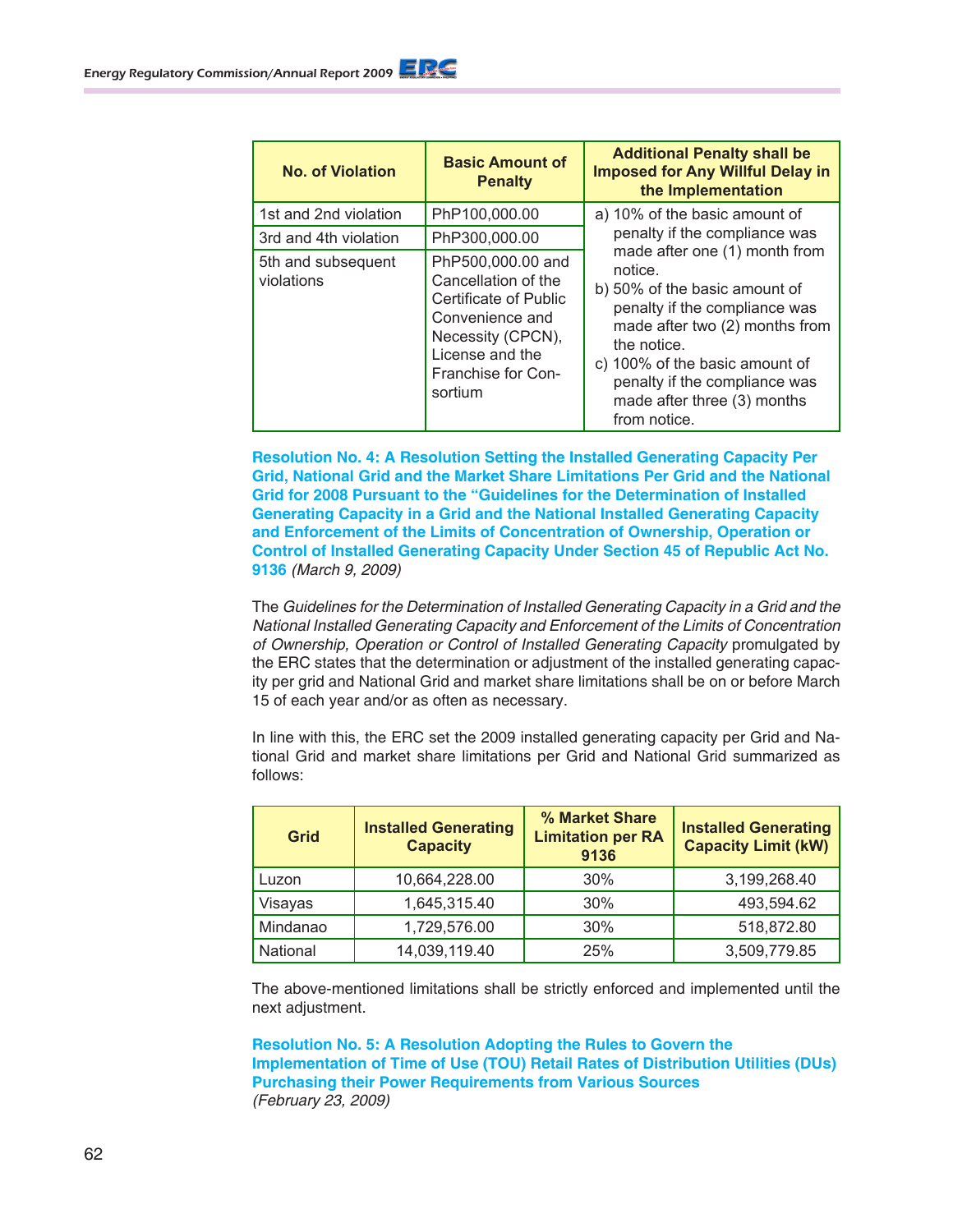The Rules to Govern the Implementation of Time of Use (TOU) Retail Rates of Distribution Utilities (DUs) Purchasing their Power Requirements from Various Sources aims to: (1) provide DUs not covered by ERC Resolution No. 1 Series of 2008 with a uniform process of implementing their TOU retail rates to their customers; (2) ensure recovery of allowable generation costs and other costs associated therewith; (3) ensure and maintain the quality, reliability, security and affordability of the supply of electric power; (4) ensure transparent and reasonable prices of electric power service in a regime of free and fair competition and to achieve greater operational and economic efficiency; and (5) protect the public interest as it is affected by the rates and services of electric utilities and other providers of electric power.

The Rules provides the process for calculating TOU rates (using a formula provided), given a TOU Rate Design which is from January to June and July to December for DUs in Luzon and Mindanao to consider the seasonal variation of the NPC TOU Rates, and January to December for DUs in Visayas.

In addition to that, the Rules provides the timeframe as to when this can be offered to costumers and the consumer education and orientation program to be conducted by the DUs, including the incremental supply and metering charge, metering equipment and accessories, and system loss charge that will be paid by the customer.

Before the DUs can implement the TOU Rates, it has to submit calculations and all the necessary requirements to the ERC for verification.

**Resolution No. 6: Adopting the Rules for the Distribution of Net Settlement Surplus** (February 23, 2009)

The Rules for the Distribution of Net Settlement Surplus (NSS) aims to (1) ensure transparent and reasonable prices of electricity and enhance the competitive operation of the electricity market; 2) protect the public interest as its is affected by the rates and services of electric utilities and other providers of electric power; (3) provide a mechanism for the just and equitable distribution of the NSS; and (4) flow back the NSS to end-users in the most immediate and equitable manner.

The Rules applies to (1) generation companies; (2) DUs; (3) Default Wholesale Suppliers; (4) Wholesale Aggregators; (5) End-users of electricity; (6) RES, including local RES and the Supplier of Last Resort (SoLR), including other suppliers of electricity; (7) PEMC; and (8) relevant industry players, as applicable.

The NSS is the settlement surplus or deficit remaining after all market transactions have been accounted for, including the assignment of transmission line rentals to Network Service Providers. The surplus or deficit is assumed to be attributable to economic rentals arising from other binding constraints, and accounted for in accordance with the WESM Rules provision on the Treatment of NSS.

#### **Resolution No. 7: Directing all Distribution Utilities to Remit their Respective Proportionate Shares to the Distribution Management Committee's 2009 Budget** (March 4, 2009)

In line with Section 2.2.4.1, Chapter 2 of the Philippine Distribution Code (PDC) which provides that all of DMC's operating costs shall be shared among all DUs as a direct proportion of their annual peak demand or annual energy sales, the ERC approved the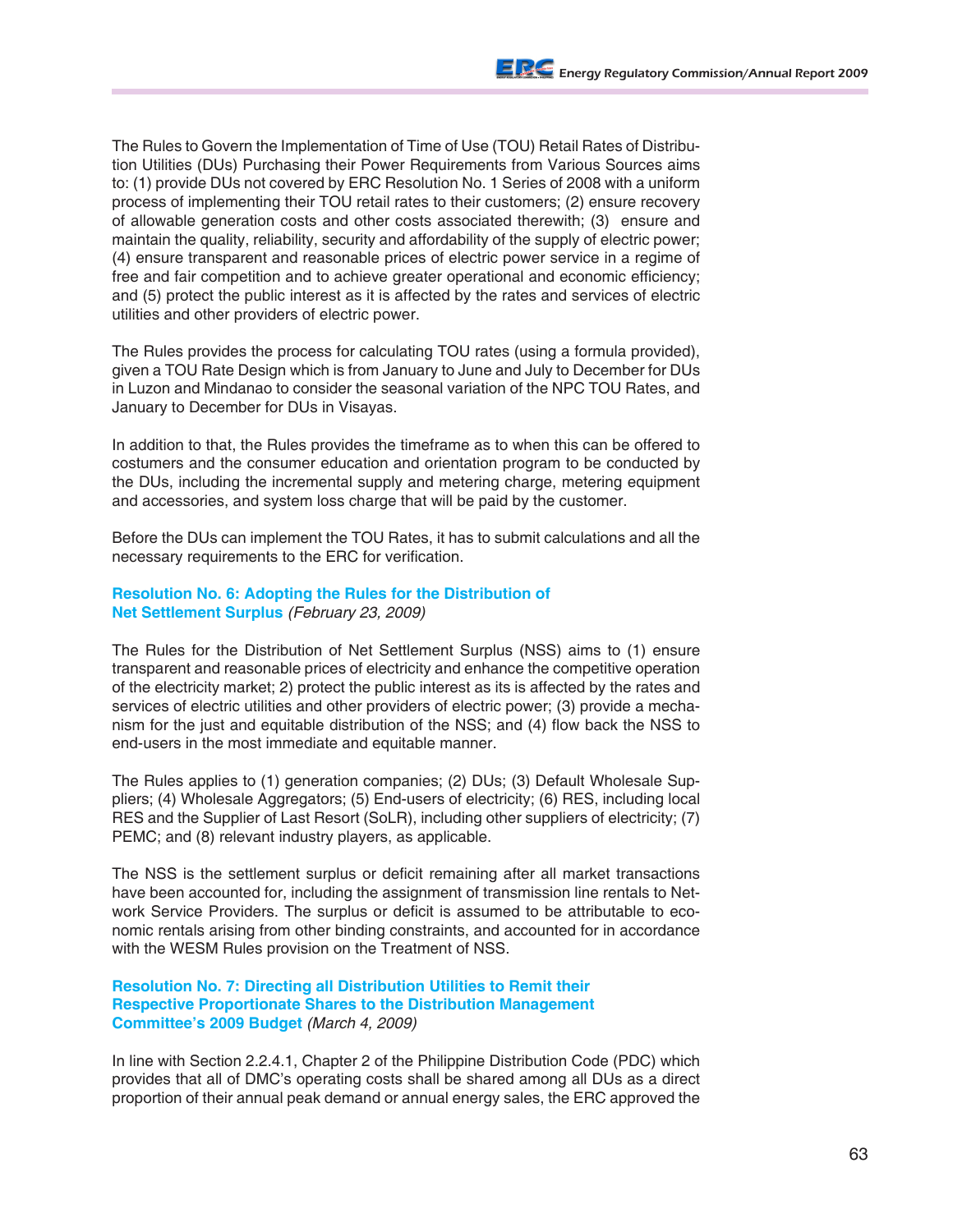budget of the DMC for the year 2009 as follows:

| <b>BUDGET</b>                    | <b>AMOUNT (PhP)</b> |
|----------------------------------|---------------------|
| Approved (2009)                  | 4,500,000.00        |
| Less: Unutilized Portion in 2008 | 2,248,906.00        |
| <b>TOTAL AMOUNT</b>              | 2,251,094.00        |

Section 2.2.1, Chapter 2 of the PDC details the functions of the DMC to be the following:

- a. Monitor the implementation of the Distribution Code;
- b. Monitor, evaluate and make recommendations on distribution operations;
- c. Review and recommend standards, procedures, and requirements for distribution system connection, operation, maintenance and development;
- d. Coordinate Distribution Code dispute resolution and make appropriate recommendations to the ERC;
- e. Initiate the Distribution Code enforcement process and make recommendations to the ERC;
- f. Initiate and coordinate revisions of the Distribution Code and make recommendations to the ERC; and
- g. Prepare regular and special reports for submission to the ERC, or as required by the appropriate government agency, or when requested by a Distribution System User.

The ERC also, in the above-mentioned Resolution, directed the DUs to remit their proportionate share in the approved budget of the DMC on or before April 15, 2009 and submit to ERC a proof of its compliance within fifteen (15) days from such compliance.

# **Resolution No. 9: Adopting the Rules for the Calculation of the Over or Under recovery in the Implementation of the Transmission Rates by Distribution Utilities (DUs)** (March 16, 2009)

The Rules were promulgated to establish a process for the calculation of over and under recoveries in the transmission rates. The objectives of the Rules are (1) ensure transparent and reasonable prices of electric power service in a regime of free and fair competition and to achieve greater operational and economic efficiency; (2) ensure full recovery of the allowable cost of transmission; ensure recovery of allowable generation costs and other costs associated therewith; (3) protect the public interest as it is affected by the rates and services of DUs; and (4) ensure and maintain the quality, reliability, security and affordability of the supply of electric power. The Rules apply to all DUs connected to the Grid.

The Rules provide for the formula (per customer class) for the calculation of over or under recovery in the transmission rates from the time of the DUs' implementation of unbundled rates up to April 2006 or the month where new transmission rates were implemented in accordance with the TRAM Guidelines.

Over or under recoveries approved by the ERC should be implemented by the DU by incorporating the rate in the existing transmission rates component (in PhP/kWh) of the DU's customer bills. However, if the existing transmission rate component of a DU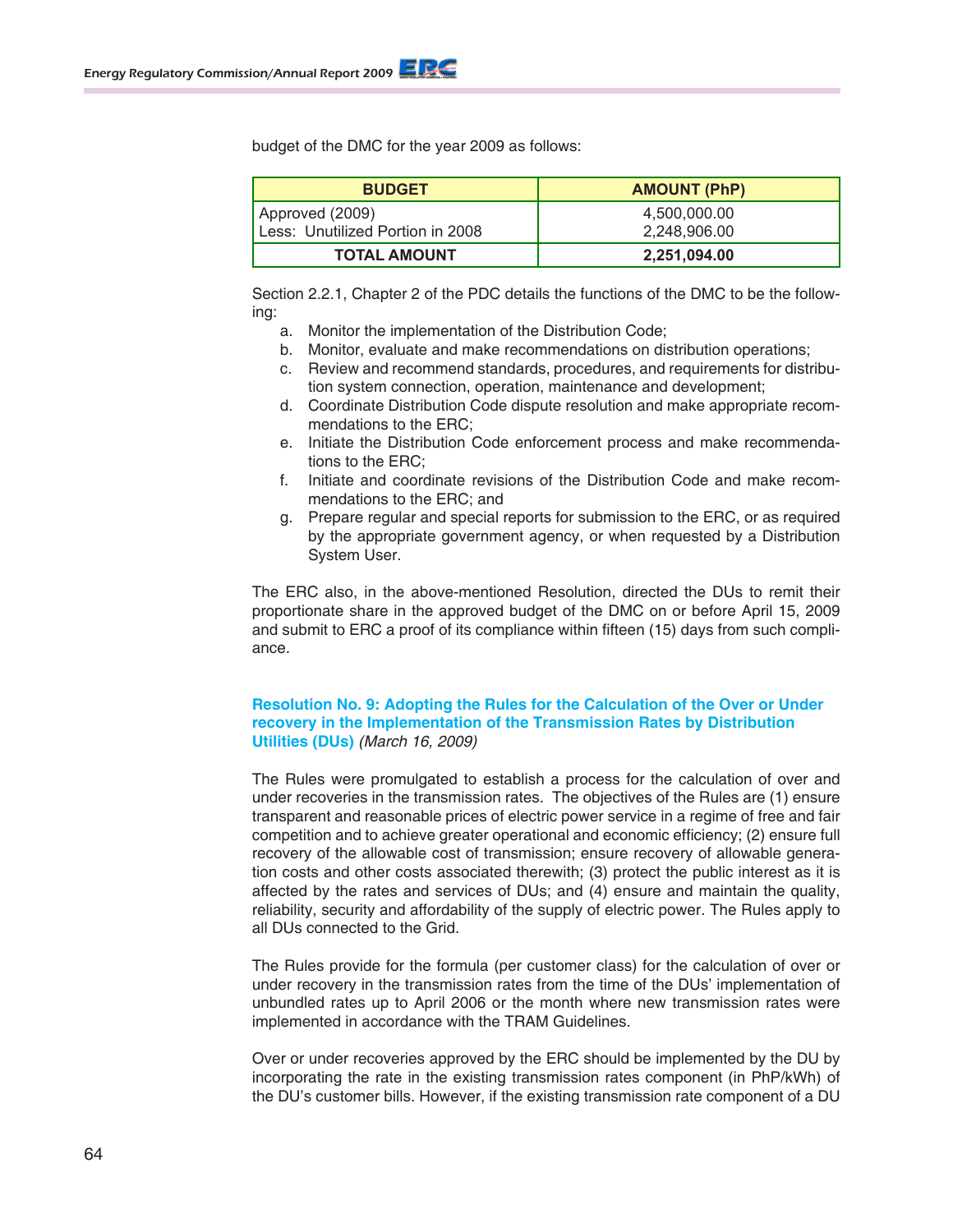to its specific customer class is PhP/kW, the calculated PhP/kWh can be converted to PhP/kW.

The Rules also detail the filing requirements of the DUs and the monitoring procedure in the implementation of over or under recovery. Upon filing the application, the ERC may upon motion, issue a Provisional Authority (PA) within thirty (30) days from receipt of a copy of the application by the local legislative body of the LGU where the applicant principally operates or from the publication thereof.

#### **Resolution No. 10: Lifting the Moratorium on the Filing of Rate Adjustment Petitions/Applications by the Off-Grid Electric Cooperatives** (April 21, 2009)

The ERC resolved to lift the moratorium on the filing of rate adjustment petitions/applications by the off-grid ECs in response to the request of the off-grid ECs. The off-grid ECs reasoned that they need an adjustment in their rates to enable them to operate viably and deliver satisfactory services to their member-consumers.

The ERC's Decision to lift the moratorium is based on the rationale that the Benchmarking methodology will apply only to on-grid ECs, and consequently their rates will be adjusted using the said methodology once it is approved. Thus, the ERC deemed it necessary to allow the off-grid ECs to file for rate adjustment petitions/applications since the rationale for the issuance of the earlier moratorium will not apply to them.

**Resolution No. 11: A Resolution Adopting the Rules to Govern the Installation and Relocation of Residential Electric Meters by Distribution Utilities to Elevated Metering Centers (EMCs) or Individual Residential Electric Meter to other Elevated Service** *(May 25, 2009)*

In line with Article 11 of the Magna Carta for Residential Electricity Consumers which provides that electric meters may be located in other areas based on justifiable reason, the Rules for EMC was promulgated by the ERC.

The objective of these Rules is to provide guidance to DUs in the installation and relocation of electric meters to EMCs or to other elevated service in order to ensure their highest level of compliance with safety standards and adequate protection of the consumers' interest and accordingly reduce their system losses.

The Rules provide the requirements and procedures for EMC, including the minimum technical standards set for the DUs. The DU shall prove before the ERC that meters in an area needs relocation or installation to EMC or other elevated service. An area is considered a pilferage-prone area if the difference between the average 3-month kilowatt-hour registration in the check meter or other load monitoring device and the average 3-month total registered kilowatt-hour consumptions of the consumers in the area exceeds the allowable system loss cap of a DU.

#### **Resolution No. 12: Adopting the Rules and Procedures for the Test and Maintenance of Electric Meters of Distribution Utilities** (June 1, 2009)

The objective of the Rules is to provide guidance to DUs in the testing and maintenance of electric meters to ensure the highest level of confidence of the consumers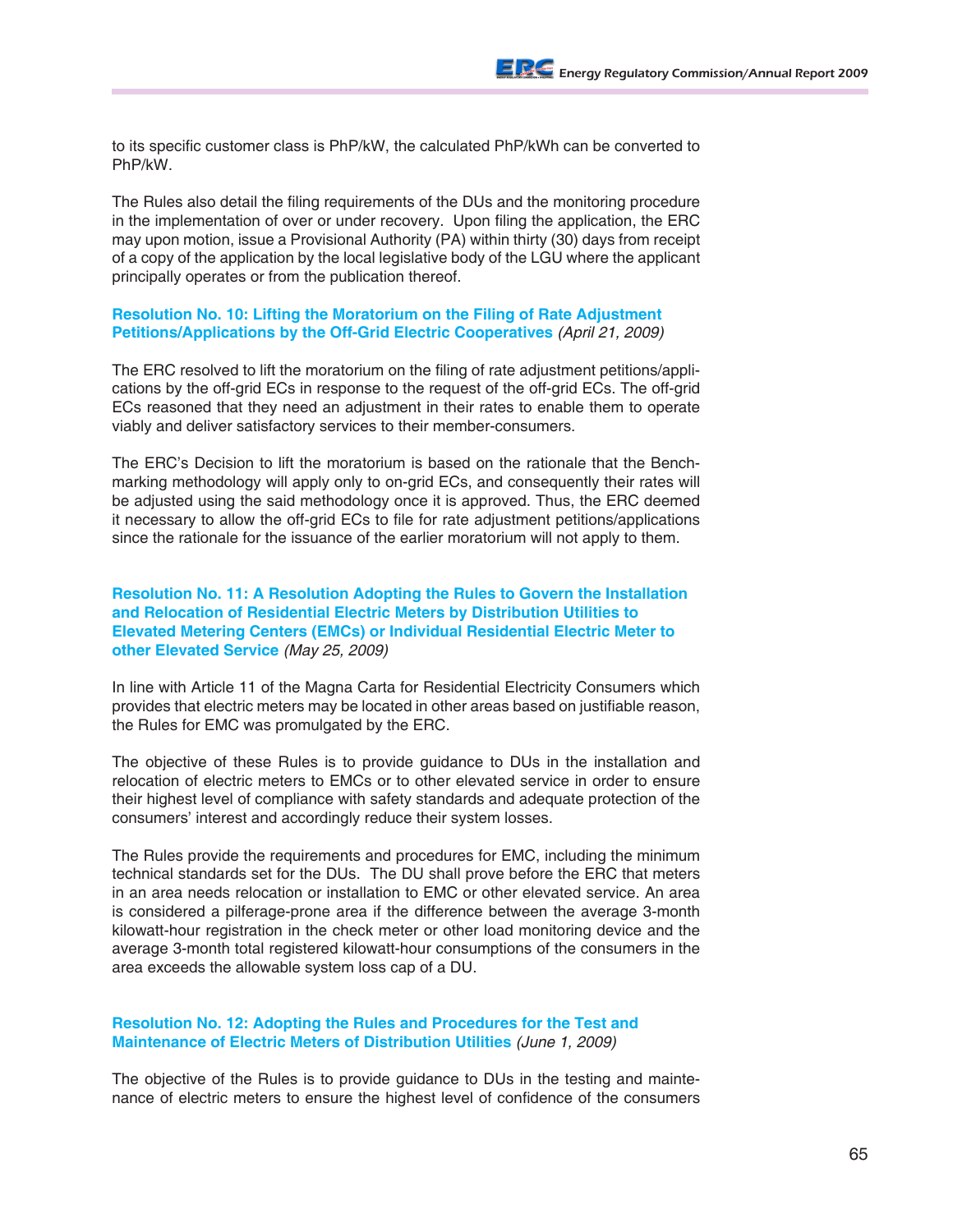on the accuracy of their billing meters. DUs or consortium of DUs and Third Party Test Facility are required to comply with these Rules and Procedures.

The DU should ensure that all electric meters it puts in service should have been tested and sealed by the ERC, and while these meters are already in service, these should be tested at least once every two (2) years in accordance with a statistical sampling program approved by the ERC.

The Rules provides that DUs shall maintain their individually owned or group of DU owned Meter Shop which shall be responsible for the routine testing, repair, and calibration of electric meters and other auxiliary devices and equipment essential to the metering of electric power and energy, unless exempted by the ERC. Only DUs with proof to show that it is more feasible to engage the services of another Meter Shop than to maintain their own Meter Shops may file formal applications with the ERC for exemptions. Article III of the Rules specify the procedures and requirements for the accreditation of the Meter Shop.

The ERC shall establish and maintain reference standard with highest accuracy traceable to the National Institute of Standards and Technology (NIST) or its equivalent. Electronic watt-hour meter standards shall be checked annually, while induction type watt-hour meter standards shall be checked semi-annually. Category B Meter Shops may bring their meters to ERC or to any Category A Meter Shops.

Based on the Rules, the allowable percent error for a reference watt-hour meter standard and working watt-hour standard shall not be more than 0.2% and 0.3% at commonly used loads, respectively. A sticker will be attached by the ERC to the meter after certification, indicating the date of the test and the next scheduled test.

Meanwhile, all new and reconditioned or repaired meters, before they are put into service, shall be calibrated and adjusted by a DU, or a consortium of DUs, or a Third-Party Test Facility to closest zero error, and should first pass the acceptance test of the ERC.

For in-service meters, on the other hand, a statistical sampling program shall be used to comply with the regulatory requirement of conducting periodic testing of all individual meters in service. The sample testing shall start on every first month of a scheduled sample testing year.

However, for customer-requested test, the DU shall inform the concerned parties of the date and time of the meter test within seven (7) working days after receipt of customer's request for meter test, and shall be completed within fifteen (15) days from receipt of the request. Investigation procedures are also laid out in the Rules

The Rules also provides that instrument transformers shall be tested before being placed in service to determine their compliance with the International IEC Standards or its equivalent. Instrument transformers with accuracy error of more than the allowable limit of +0.3% shall be replaced within six (6) months while damaged instrument transformers shall be replaced immediately.

Below is the table of new meter testing and calibration fees, as detailed in the Rules: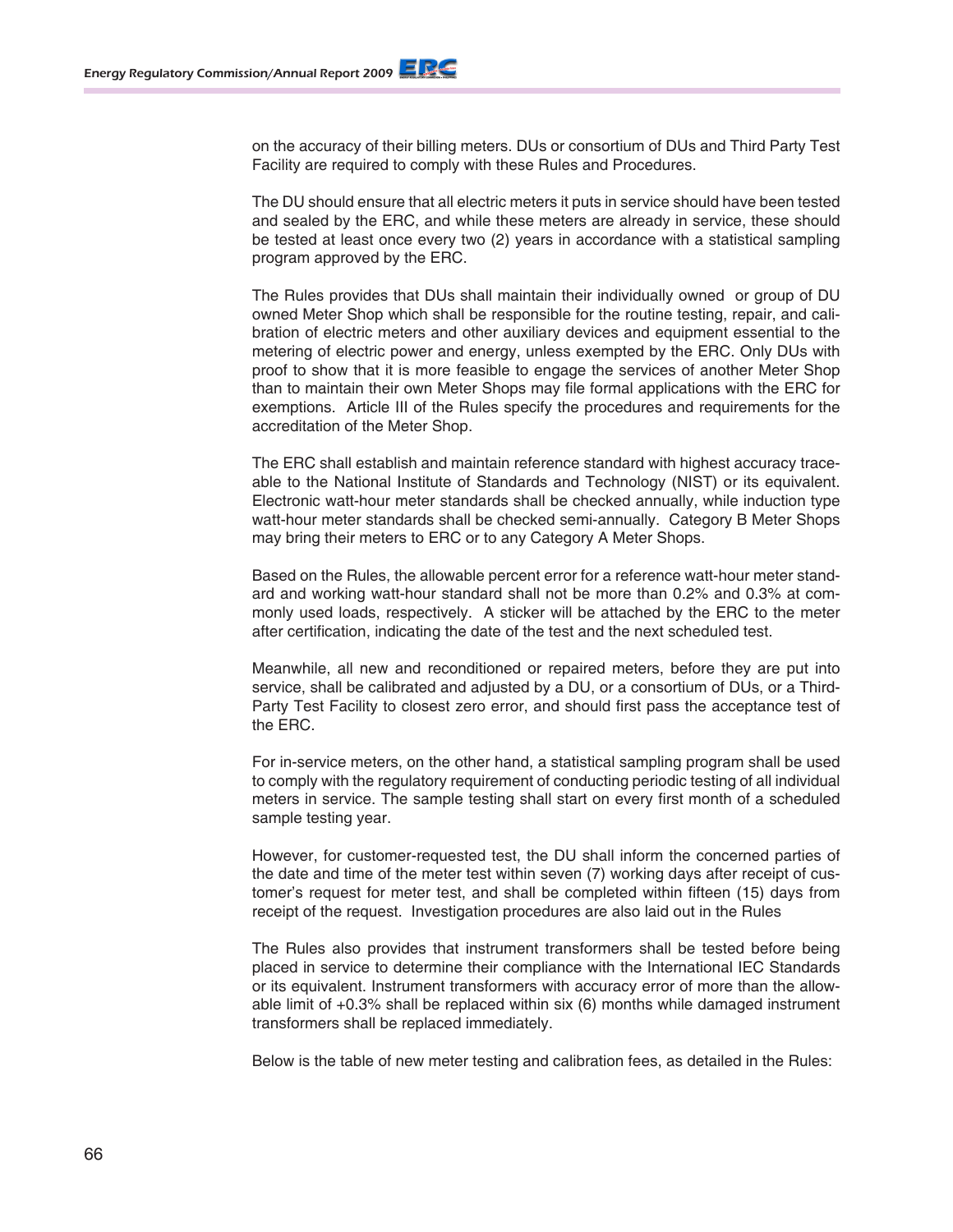| <b>NAME OF FEE</b>                                                         | <b>FEE</b>                                                                                 |
|----------------------------------------------------------------------------|--------------------------------------------------------------------------------------------|
| Certificate of Authority to Operate a Meter<br>Shop (for 3 years duration) | PhP10,000.00                                                                               |
| Acceptance Test:                                                           |                                                                                            |
| Pass                                                                       | PhP30.00 per sample meter plus<br>PhP15.00 per meter of the remaining<br>meters in the lot |
| Fail                                                                       | PhP15.00 per sample meter                                                                  |
| Validity Extension of Meter Certification                                  | PhP5.00 per meter lot                                                                      |
| Meter Type Certification                                                   | PhP1,500.00                                                                                |
| <b>ERC Laboratory Testing Fees:</b>                                        |                                                                                            |
| Single Phase (electronic, hybrid or                                        |                                                                                            |
| Ferraris)                                                                  |                                                                                            |
| Without demand register                                                    | PhP70.00 per meter                                                                         |
| With demand register                                                       | PhP100.00 per meter                                                                        |
| With electronic demand register                                            | PhP130.00 per meter                                                                        |
| Polyphase (Ferraris, Panel Board - 2                                       |                                                                                            |
| Stators)                                                                   |                                                                                            |
| Without demand register                                                    | PhP180.00 per meter                                                                        |
| With demand register                                                       | PhP210.00 per meter                                                                        |
| With electronic demand register                                            | PhP240.00 per meter                                                                        |
| Polyphase (Ferraris, Panel Board - 3                                       |                                                                                            |
| Stators)                                                                   |                                                                                            |
| Without demand register                                                    | PhP230.00 per meter                                                                        |
| With demand register                                                       | PhP260.00 per meter                                                                        |
| With electronic demand register                                            | PhP290.00 per meter                                                                        |
| <b>Electronic Meter</b>                                                    | PhP290.00 per meter                                                                        |
| <b>Integrating Pulse Meter</b>                                             | PhP1,140.00 per meter                                                                      |
| Watt-hour Meter Standard                                                   | PhP290.00 per meter                                                                        |
| <b>Instrument Transformer</b>                                              | PhP290.00 per meter                                                                        |

# **Resolution No. 13: Amending Resolution No. 16, Series of 2008** (May 18, 2009)

The ERC amended Resolution No. 16, Series of 2008, A Resolution Adopting Policies to Govern the Transition Supply Contracts which have Been Assigned and Transferred to National Power Corporation Successor Generating Companies, specifically Section 10, to read as follows:

"Section 72 of the EPIRA on the Mandated Rate Reduction (MRR) shall continue to be implemented. The NPC successor generating companies shall implement the same subject to the execution of a written instrument between NPC and/or PSALM and the concerned NPC successor generating company specifically containing the as*-*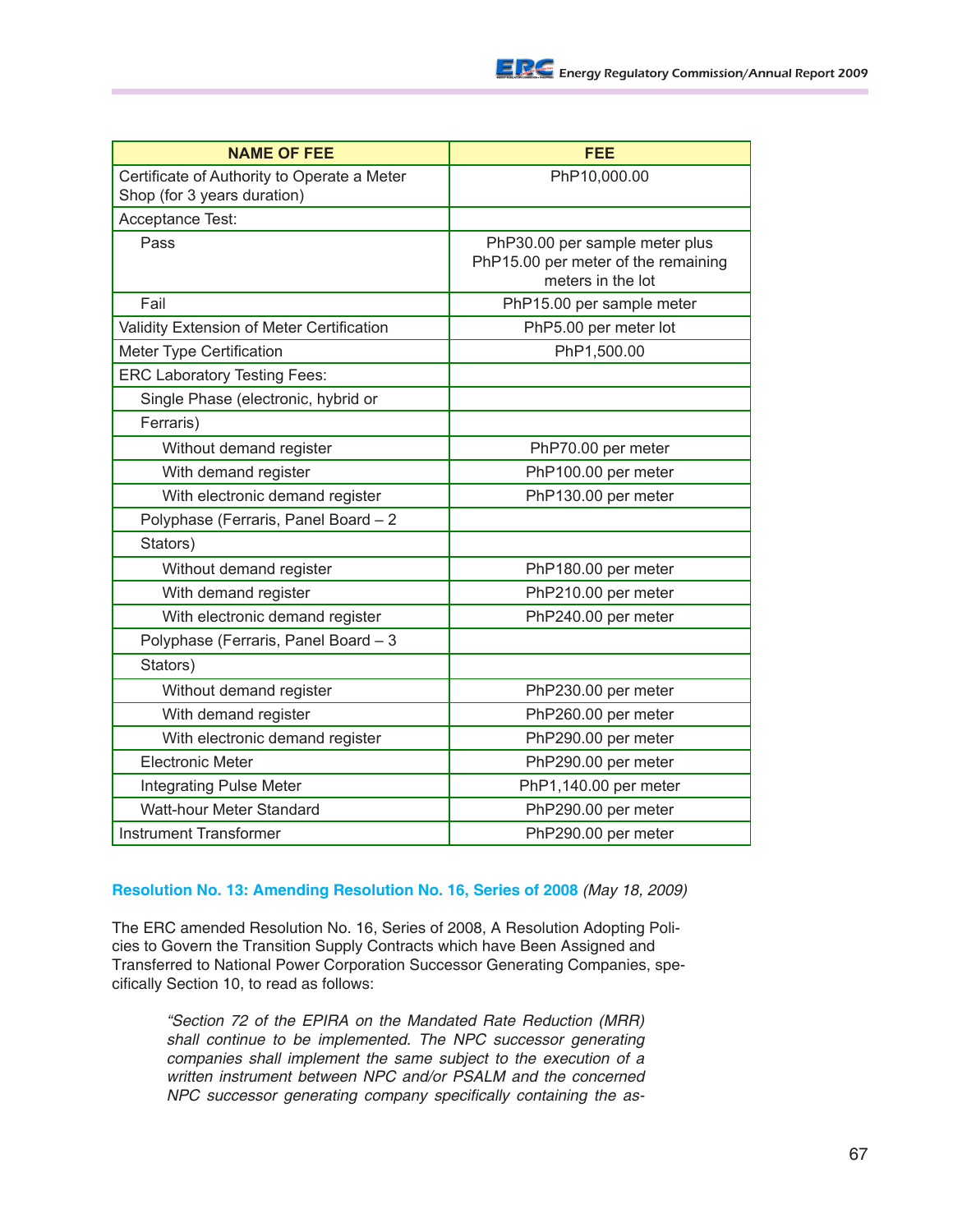sumption by the latter of such obligation. In the absence of such specific written instrument, the rights of the residential end-users shall not be impaired and NPC and/or PSALM shall bear the cost of the rate reductions implemented by the NPC successor generating company. Thus, residential end-users of the affected DUs shall continue to enjoy the rate reduction of thirty centavos per kilowatt-hour (PhP0.30/kWh) and the implementation of the same shall terminate upon the expiration of the term of the assigned and transferred TSCs. If, after the expiration of the TSC's term, the NPC successor generating company shall continue to supply the requirements of the affected DU under an extension as allowed by the ERC, the obligation to provide the MRR shall cease, unless otherwise stipulated upon by the NPC successor generating company and the affected DU, in which case the cost of implementing the MRR shall be borne by the NPC successor generating company."

This is to address the Petition to Initiate Rule-Making filed by Masinloc Power Partners Ltd., Inc. praying for amendment on the policy on the Mandated Rate Reduction (MRR).

#### **Resolution No. 14: Directing all Distribution Utilities to Remit Their Respective Proportionate Shares to the Distribution Management Committee's 2009 Supplemental Budget** (July 13, 2009)

From January to March 2009, the DMC has already utilized 73.62% or an equivalent amount of PhP3,312,837.00 of the PhP4.5 million approved budget. Since the remaining 26.38% of the approved budget amounting to PhP1,187,163.00 will not be sufficient to cover the DMC's operations for the remainder of 2009, the ERC approved DMC's request for a supplemental budget in the amount of Four Million Pesos (PhP4,000,000).

Section 2.2.4.1, Chapter 2 of the Philippine Distribution Code (PDC) provides that all of DMC's operating costs shall be shared among all DUs as a direct proportion of their Annual Peak Demand or Annual Energy Sales. In line with this, the ERC further resolved to direct each DU to remit their proportionate share in the approved DMC supplemental budget for 2009 not later than August 15, 2009, and submit to ERC a proof of its compliance within fifteen (15) days from such compliance.

#### **Resolution No. 15: A Resolution Adopting the Rules for Prepaid Retail Electric Service Using a Prepaid Metering System** (July 13, 2009)

The objectives of the Rules for Prepaid Retail Electric Service Using a Prepaid Metering System are to provide residential customers a choice for energy management strategies, establish rules and technical standards for Prepaid Retail Electric Service (PRES) using prepaid metering system, enhance the operational efficiency of the DU, and promote demand side management.

Article II of the Rules details the requirements for PRES using prepaid metering system. The DUs are required to file first with ERC for an approval of the application to provide PRES prior to offering such to residential customers, as well as certification of the meter by the International Electrotechnical Commission (IEC) or American National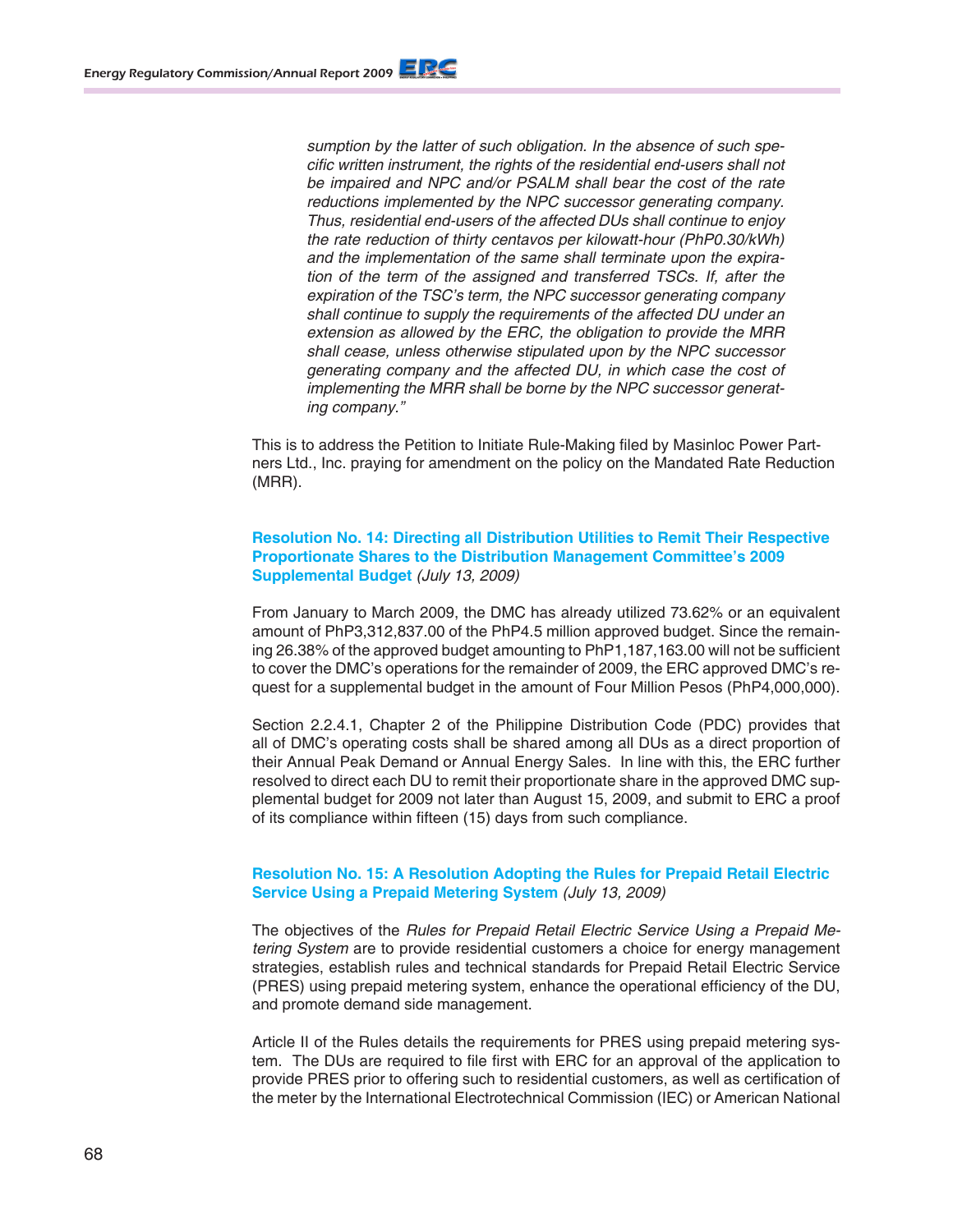Standards Institute (ANSI). The meters should also have the capability to show the current balance, time and date; display the previous 30-day period consumption of the customer and the number of days into the current 30-day period, followed by the consumption in kWh; and to warn the customer before the remaining credit level goes below the threshold agreed upon by the DU and the customer.

In addition to that, the Rules detail the accuracy requirements of the Prepaid Meter which are the following: as close as possible to zero error before they are placed in service with a tolerance limit of +0.5%; and an average error of +2% for meters in service provided that the error at any test load points does not exceed ¬+3%. A meter seal will be attached by the ERC upon testing and certification to warrant that the meter is acceptable and that it operates within the allowable limits of tolerance.

The customers have the option to apply for a PRES on a voluntary basis, and the Rules allow for a 6-month trial period for customers to give them the opportunity to assess the impact of the service. After such trial period, the customer can either enter into prepaid contract with the DU with a retention period of 24 months or revert to being a postpaid customer.

#### **Resolution No. 16: A Resolution Adopting the Rules Governing the Automatic Cost Adjustment and True-up Mechanisms and Corresponding Confirmation Process for Distribution Utilities** (July 13, 2009)

The objective of the Rules is to consolidate, update, and rationalize the requirements under the several automatic cost adjustment mechanisms issued.

The Rules detailed a systematized confirmation process that conforms to the due process requirement of the law for the following automatic cost adjustment and true-up mechanisms:

- 1. Automatic Generation Rate and System Loss Adjustment Mechanism;
- 2. Transmission Rate Adjustment Mechanism;
- 3. Lifeline Rate Recovery Mechanism;
- 4. Local Franchise Tax Recovery Mechanism;
- 5. Local Business Tax Recovery Mechanism;
- 6. Guidelines for the Calculation of the Over or Under Recovery in the Implementation of Lifeline Rates by Distribution Utilities;
- 7. Guidelines for a True-up Mechanism of the Over or Under Recovery in the Implementation of Inter-Class Cross Subsidy Removal by Distribution Utilities;
- 8. ERC Resolution No. 12, Series of 2005, "A Resolution Approving a New Policy on the Treatment of Prompt Payment Discount (PPD)";
- 9. Guidelines for the Calculation of the Over or Under Recovery in the Implementation of System Loss Rate by Distribution Utilities; and
- 10. Rules for the Calculation of the Over and Under Recovery in the Implementation of Transmission Rates.

The Rules provides for the calculation process and the formula to determine the adjusted retail rates, as well as the over or under recovery in the implementation of the above-mentioned adjustment mechanisms.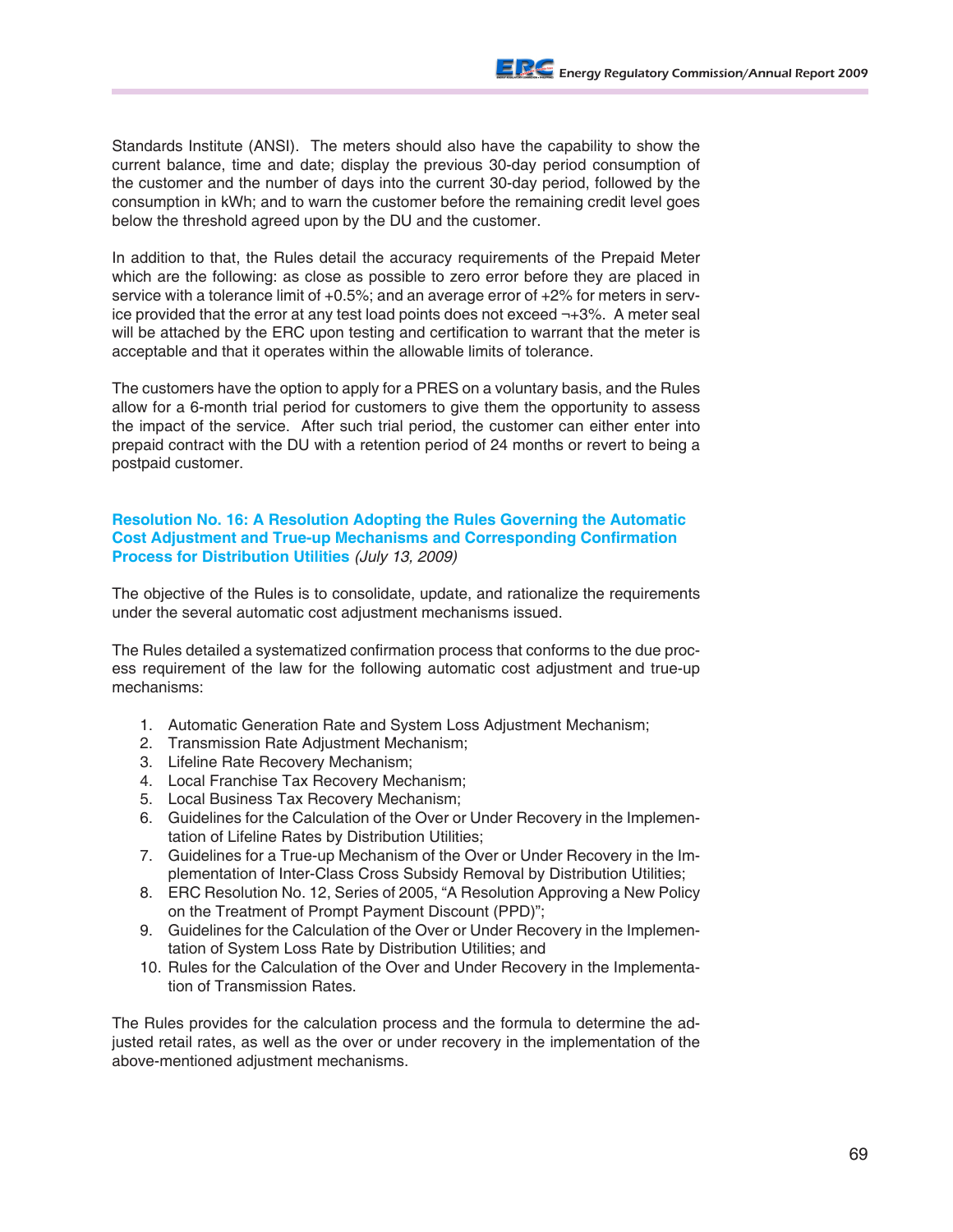| <b>Distribution Utilities</b> | <b>Period of Filing</b> | <b>Covered Adjustments</b>                                          |
|-------------------------------|-------------------------|---------------------------------------------------------------------|
| Luzon DUs                     | October 30, 2009        | Adjustments implemented until the<br>billing month of December 2008 |
| Visayas DUs                   | October 30, 2010        | Adjustments implemented until the<br>billing month of December 2009 |
| Mindanao DUs                  | October 30, 2011        | Adjustments implemented until the<br>billing month of December 2010 |

Below is the period of filing of DUs of their consolidated applications:

Thereafter, the DUs shall file their applications within the period below:

| <b>Distribution Utilities</b> | <b>Period of Filing</b> | <b>Covered Adjustments</b> |
|-------------------------------|-------------------------|----------------------------|
| Luzon DUs                     | October 30, 2012        | Jan. 2009-Dec. 2011        |
| Visayas DUs                   | October 30, 2013        | Jan. 2010-Dec. 2012        |
| Mindanao DUs                  | October 30, 2014        | Jan. 2011-Dec. 2013        |

Subsequently, the DUs shall file their applications every three (3) years following the sequence of period of filing detailed above.

**Resolution No. 17: A Resolution Adopting the Uniform Reportorial Requirement (URR) by all Distribution Utilities in lieu of ERC DU-M01, ERC DU-M02 and Reportorial Imposed in Various Automatic Adjustment Mechanisms** (July 13, 2009)

Sec. 4 (q) Rule 3 of the Implementing Rules and Regulations (IRR) of R.A. 9136 empowers the ERC to require report or documents from Electric Power Industry Participants.

In line with this, the ERC approved and adopted the URR excel model with its output data, which shall serve as monthly reportorial submission of the DUs in lieu of ERC DU-M01, ERC DU-M02 and other monthly reportorial requirements.

The ERC also directed all DUs to implement and comply with the URR submission starting January 2010 by submitting to the ERC in one (1) electronic copy and two (2) hard copies the accomplished URR model together with the supporting documents, on or before the 30th day of the following month.

**Resolution No. 18: A Resolution Clarifying Resolution No. 1, Series of 2009, Entitled "A Resolution Adopting the Amendments to the Guidelines to the Sale and Transfer of TRANSCO's Subtransmission Assets and the Franchising of Qualified Consortiums"** (August 10, 2009)

The ERC resolved to clarify Resolution No. 1, Series of 2009, as follows:

- 1. Section 5, Article V which reads:
	- "…1. To pay any uncollected subtransmission charges upon transfer of possession of the subtransmission asset. The amount shall be based on previous year's consumption."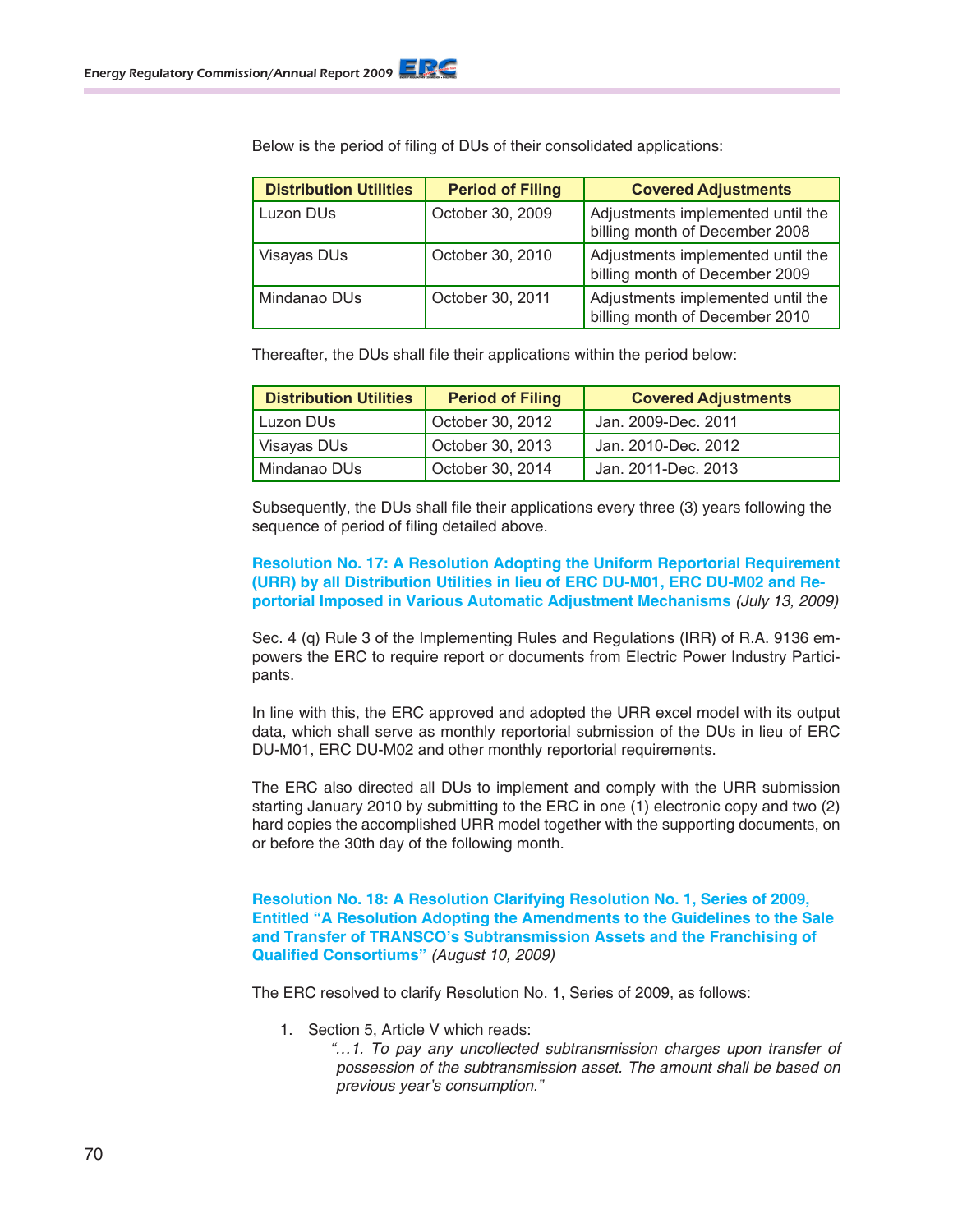The phrase "previous year's consumption" refers to customers' "previous year's charges". Said charges are fixed amounts payable monthly by the connected consumers;

- 2. Section 5, Article V, the term "subtransmission assets of TRANSCO / Concessionaire" refers to "Residual Sub-transmission Assets (RSTAs)" or the subtransmission assets which are shared by and between two (2) or more connected DUs.
- 3. Section 6, Article V which provides:

"…Within the said six (6) months period, the DU and the directly connected end-users shall endeavor to come up with a mutually acceptable rate and file said agreement with the ERC for approval, otherwise, the same cannot be charged to the end-user."

The intent of the said provision is for the DU and the directly connected enduser to come up with an agreement, within the six-month period, on the rate to be charged or passed on by the DU to the directly connected end-user, wherein the agreement must be filed for approval of the ERC.

4. In Section 2, Article V, the ERC has only set a reference value for STAs. This however, should not be considered as a limitation to the capability of the DUs to negotiate for better terms and conditions in the agreement for the benefit of their end-users.

#### **Resolution No. 19: A Resolution Adopting the Rules for the Automatic Recovery of Monthly Fuel and Purchased Power Costs and Foreign-Exchange Related Costs by the National power Corporation (NPC)** (August 3, 2009)

The objectives of the Rules are to (1) ensure the timely recovery of allowable fuel, purchased power, and foreign exchange related costs of NPC; (2) ensure transparent and reasonable prices of electric power service in a regime of free and fair competition and to achieve greater operational and economic efficiency; (3) to protect public interest as it is affected by rates and services of the NPC; and (4) to help maintain the security, reliability, and quality of supply of electric power.

The Rules provide for the formulae for the monthly calculation and recovery/(refund) of incremental/downward adjustment of the Fuel and Purchased Power Cost and Foreign Exchange-Related Costs.

The Rules apply only to NPC's on-grid operations, and exclude NPC's Small Power Utilities Group (SPUG).

# **Resolution No. 20: A Resolution Adopting the Rules for Setting the Electric Cooperatives' Wheeling Rates** (September 23, 2009)

The ERC resolved to adopt the Rules for the purpose of: (1) developing a tariff setting methodology that would be more responsive to the needs of the ECs given the objectives of the EPIRA; (2) encouraging reforms in the structure and operations of the ECs for greater efficiency and lower costs; (3) introducing incentives in the framework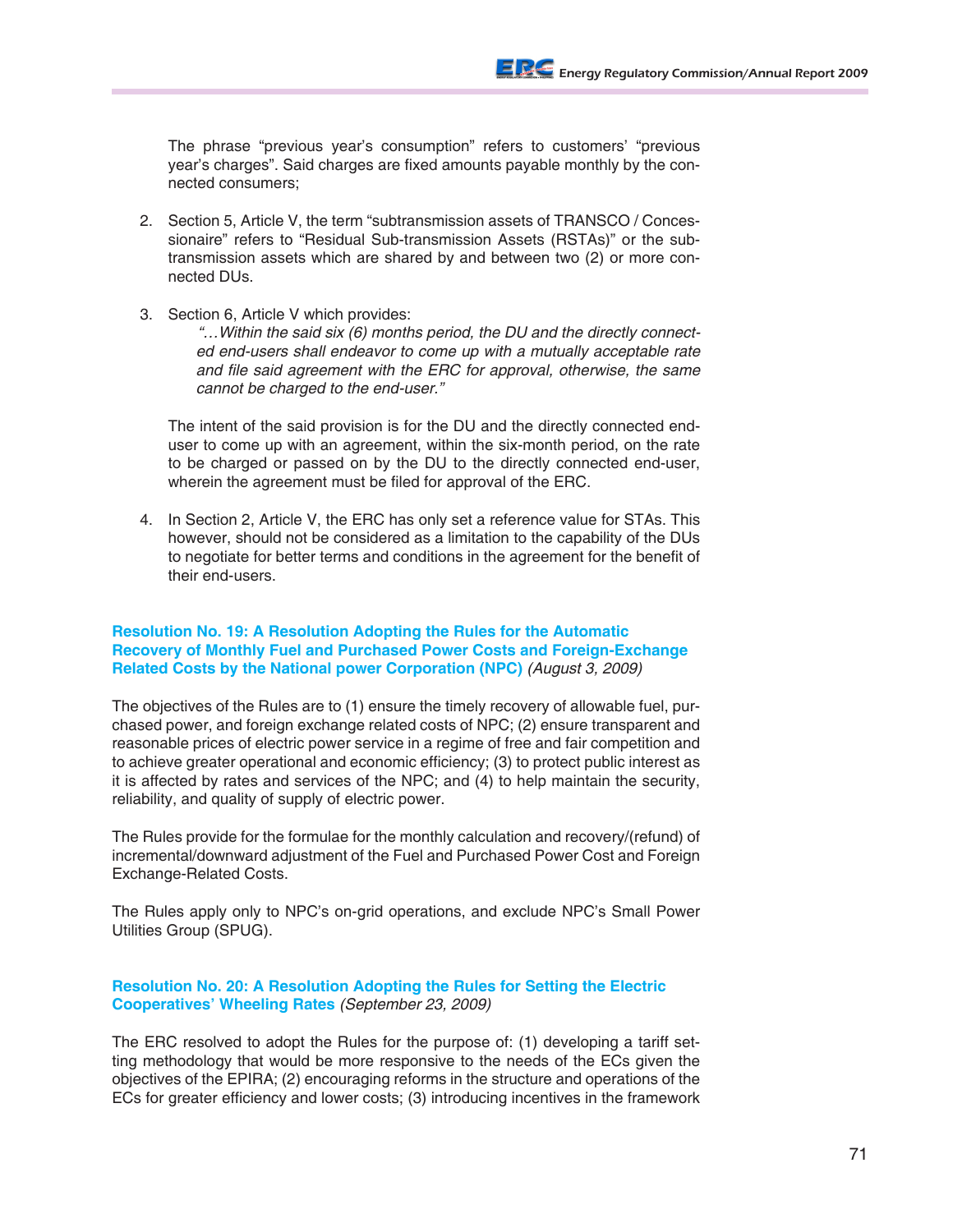that will allow efficiency gains to be shared between the EC and the end-users; and (4) developing a regulatory framework that will ease regulatory burden and cut down regulatory lag for implementation.

The Rules applies to all on-grid ECs, and below are the procedures for the new regulatory framework:

1. The ECs were classified into groups based on the principles of rationality, regulatory efficiency and simplicity. The classification was done by first identifying the characteristics that impact on the operating distribution costs of an EC, then classifying them based on those characteristics using one-way and two-way tabulations, and finally refining the classifications to ensure independence of the groups formed;

|  | Based on this, the ERC classified the ECs into seven (7) groups, to wit: |  |  |
|--|--------------------------------------------------------------------------|--|--|
|--|--------------------------------------------------------------------------|--|--|

| <b>GROUP A</b>             | <b>GROUP B</b>                           | <b>GROUP C</b>                             |
|----------------------------|------------------------------------------|--------------------------------------------|
| Aurora (AURELCO)           | Abra (ABRECO)                            | Bohol II (BOHECO II)                       |
| Biliran (BILECO)           | Antique (ANTECO)                         | Cagayan II (CAGELCO)                       |
| Camiguin (CAMELCO)         | Camarines Sur I<br>(CASURECO I)          | <b>Camarines Sur III</b><br>(CASURECO III) |
| Guimaras (GUIMELCO)        | <b>Camarines Sur IV</b><br>(CASURECO IV) | Isabela II (ISELCO II)                     |
| Ifugao (IFELCO)            | Lanao Del Norte (LANECO)                 | Sorsogon II (SORECO II)                    |
| Kalinga-Apayao<br>(KAELCO) | Leyte I<br>(LEYECO I/DORELCO)            |                                            |
| Leyte III (LEYECO III)     | Leyte IV (LEYECO IV)                     |                                            |
| Mt. Province<br>(MOPRECO)  | Misamis Occidental I<br>(MOELCII)        |                                            |
| Quezon II<br>(QUEZELCO II) | Eastern Samar<br>(ESAMELCO)              |                                            |
| Quirino (QUIRELCO)         | Northern Samar<br>(NORSAMELCO)           |                                            |
| Siargao (SIARELCO)         | Samar I (SAMELCO I)                      |                                            |
|                            | Samar II (SAMELCO II)                    |                                            |
|                            | Sorsogon I (SORECO I)                    |                                            |
|                            | Southern Leyte (SOLECO)                  |                                            |
|                            | Surigao Del Sur I<br>(SURSECO I)         |                                            |
|                            | Surigao Del Sur I<br>(SURSECO I)         |                                            |

| <b>GROUP D</b>             | <b>GROUP E</b> | <b>GROUP F</b>              |
|----------------------------|----------------|-----------------------------|
| Agusan del Sur<br>(ASELCO) | Aklan (AKELCO) | Agusan Del Norte<br>(ANECO) |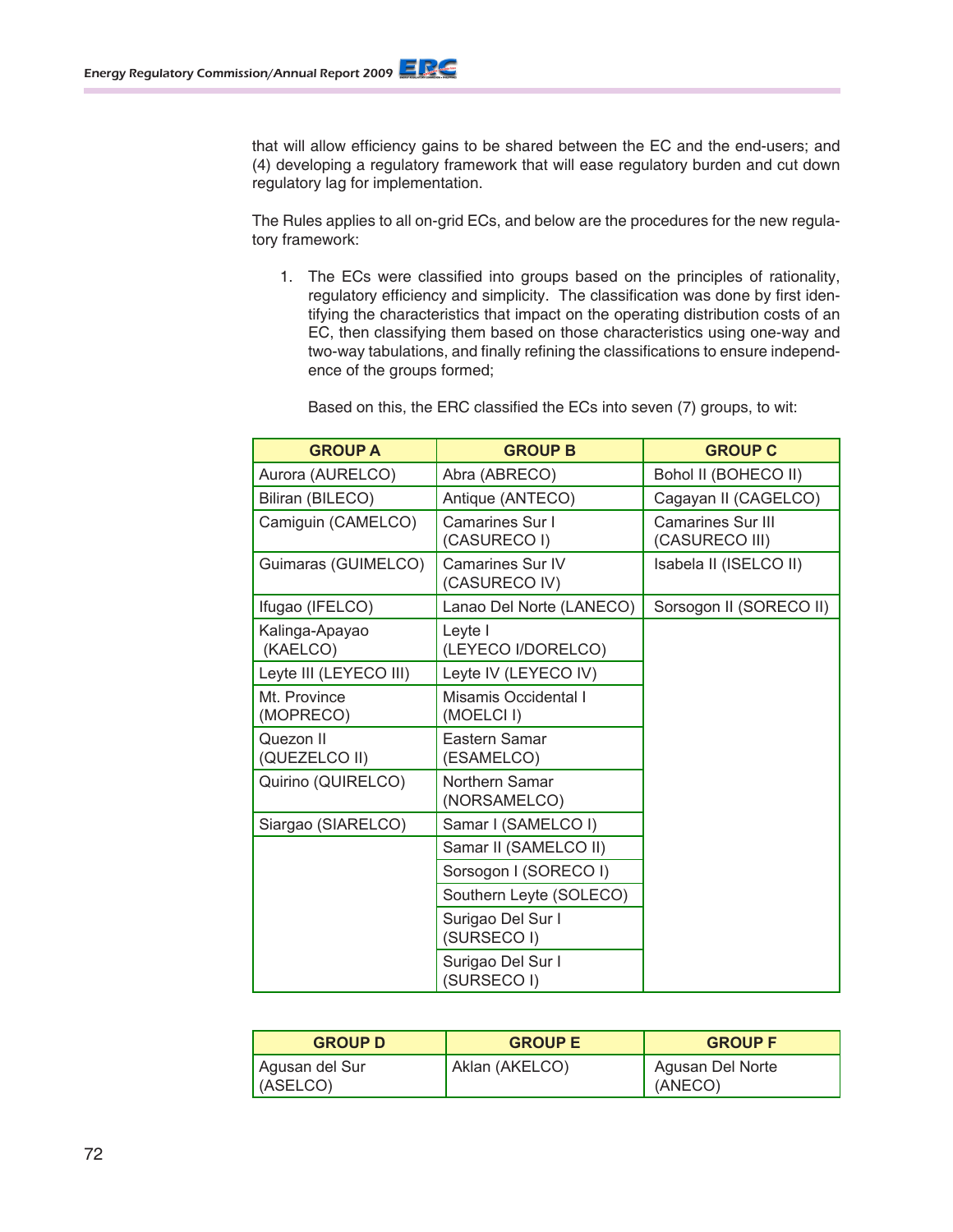| <b>GROUP D</b>                             | <b>GROUP E</b>                           | <b>GROUP F</b>                           |
|--------------------------------------------|------------------------------------------|------------------------------------------|
| Bukidnon II (BUSECO)                       | Bohol I (BOHECO I)                       | Albay (ALECO)                            |
| Cebu III<br>(CEBECO III)                   | First Bukidnon I (FIBECO)                | Batangas I (BATELEC I)                   |
| Davao Oriental<br>(DORECO)                 | Cagayan I (CAGELCO I)                    | Benguet (BENECO)                         |
| First Laguna<br>(FLECO)                    | <b>Camarines Norte</b><br>(CANORECO)     | <b>Camarines Sur II</b><br>(CASURECO II) |
| Iloilo III<br>(ILECO III)                  | Capiz (CAPELCO)                          | Central Pangasinan<br>(CENPELCO)         |
| Maguindanao<br>(MAGELCO)                   | Cebu I (CEBECO I)                        | Davao Del Norte<br>(DANECO)              |
| Misamis Occidental II<br>(MOELCI II)       | Cebu II (CEBECO II)                      | Ilocos Norte (INEC)                      |
| <b>Misamis Oriental II</b><br>(MORESCO II) | Davao Del Sur<br>(DASURECO)              | Ilocos Sur (ISECO)                       |
| Negros Oriental I<br>(Noreco I)            | Iloilo I (ILECO I)                       | Isabela I (ISELCO I)                     |
| Nueva Vizcaya<br>(NUVELCO)                 | Iloilo II (ILECO II)                     | <b>Misamis Oriental I</b><br>(MORESCO I) |
| Pampanga Rural<br>(PRESCO)                 | La Union (LUELCO)                        | Pampanga II<br>(PELCO II)                |
| Pangasinan I<br>(PANELCO I)                | Leyte V (LEYECO V)                       | Peninsula<br>(PENELCO)                   |
| Sultan Kudarat<br>(SUKELCO)                | <b>Negros Occidental</b><br>(NOCECO)     | San Jose City<br>(SAJELCO)               |
| Surigao Del Norte<br>(SURNECO)             | <b>Negros Oriental II</b><br>(NORECO II) | So. Cotabato I<br>(SOCOTECO I)           |
| Zambales I<br>(ZAMECO I)                   | North Cotabato<br>(COTELCO)              |                                          |
| <b>ZAMBALES II</b><br>(ZAMECO II)          | Nueva Ecija I<br>(NEECOI)                | <b>GROUP G</b>                           |
|                                            | Nueva Ecija II<br>(NEECO II) Area I      | Batangas II (BATELEC II)                 |
|                                            | Nueva Ecija II<br>(NEECO II) Area II     | <b>Central Negros</b><br>(CENECO)        |
|                                            | Pampanga I (PELCO I)                     | Leyte II (LEYECO II)                     |
|                                            | Pangasinan III<br>(PANELCO III)          | Pampanga III (PELCO III)                 |
|                                            | Quezon I (QUEZELCO I)                    | So. Cotabato II<br>(SOCOTECO II)         |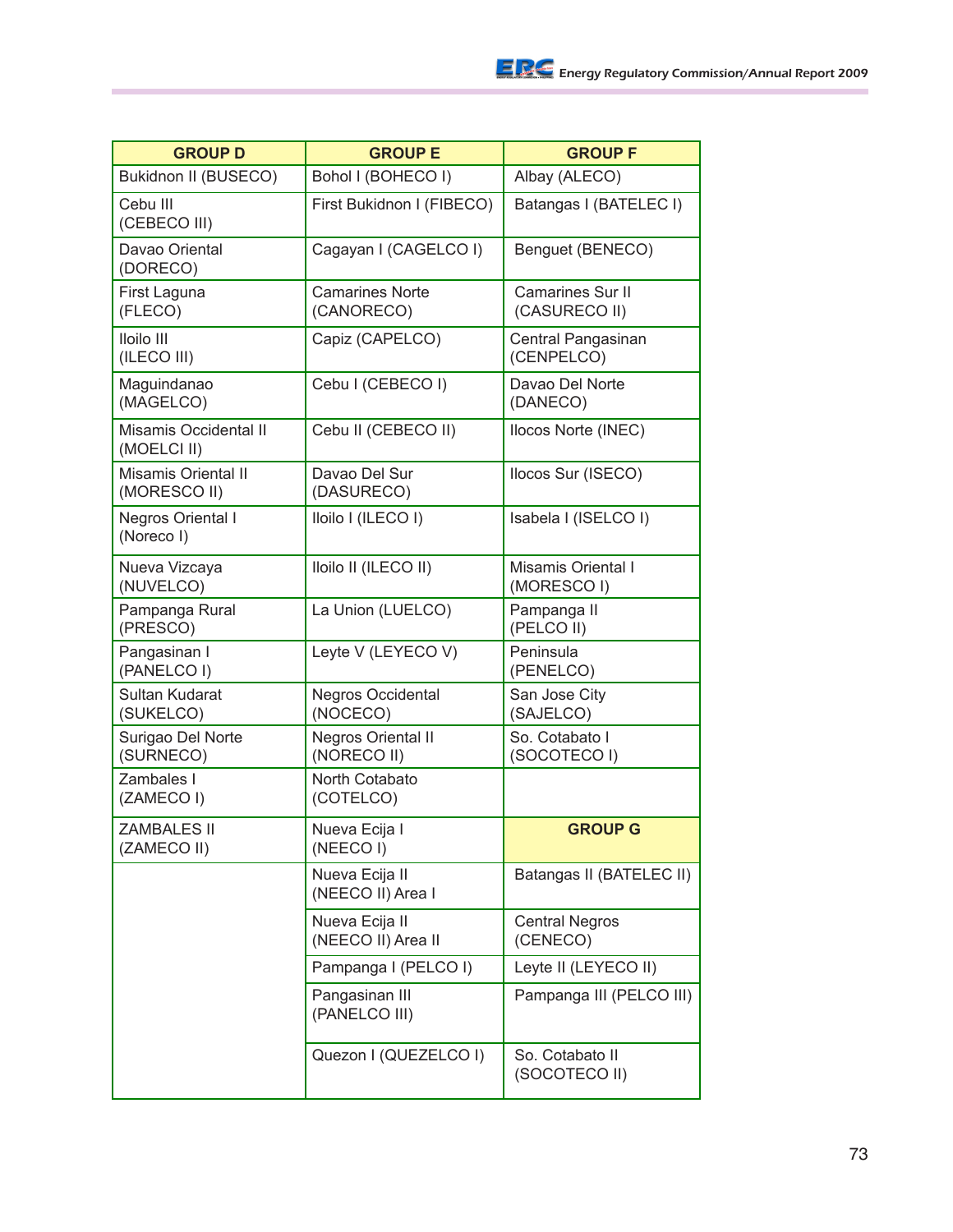|  | <b>GROUP E</b>                            | <b>GROUP G</b>               |
|--|-------------------------------------------|------------------------------|
|  | Tarlac I (TARELCO I)                      | Zamboanga City<br>(ZAMCELCO) |
|  | Tarlac II (TARELCO II)                    |                              |
|  | V-M-C- Rural Electric<br>Service (VRESCO) |                              |
|  | Zamboanga Del Norte<br>(ZANECO)           |                              |
|  | Zamboanga Del Sur I<br>(ZAMSURECO I)      |                              |
|  | Zamboanga Del Sur II<br>(ZAMSURECO II)    |                              |

- 2. An Initial Tariff which comprise of the Distribution Charge, Supply Charge, Metering Charge and Members' Contribution for Capital Expenditure was set for all ECs in each group and this initial tariff shall now be their rate cap. The ERC, in the setting of the Initial Tariff, revised the customer classes based on the power service delivery voltage used in serving the EC's customers. The following are the new customer segmentation:
	- a. Residential Customers;
	- b. Low Voltage Customers non-residential customers and connected to Low Voltage (not exceeding 1 kV); and
	- c. Higher Voltage Customers non-residential customers and connected to Medium Voltage (1kV up to 34.5kV) or High Voltage (exceeding 34.5kV);
- 3. A Tariff Glide Path shall be developed for each EC group for a regulatory period which shall also be the rate cap. The basic structure of the Tariff Glide Path shall consist of an index, minus an efficiency factor, X, plus performance incentives. The Tariff Glide Path shall be covered by separate rules to be promulgated by ERC;
- 4. There will be a transition from the current tariff to a rate up to the Initial Tariff which shall be proposed by the EC. The transition period is two years starting from the effectivity of the Rules. The 4-year Regulatory Period will then commence at the end of such transition period;
- 5. Before the end of the Regulatory Period, the EC groupings and the Initial Tariff shall be reset for the next Regulatory Period; and
- 6. All the items above were and shall be accomplished through public consultation and compliance with due process.

#### **Resolution No. 21: A Resolution Adopting the Amendments to the Transmission Wheeling Rate Guidelines (TWRG) to be Renamed as the Rules for Setting Transmission Wheeling Rates (RTWR)** (September 22, 2009)

The RTWR is an amendment to the Transmission Wheeling Rate Guidelines (TWRG) for 2003 up to around 2027 dated May 29, 2003.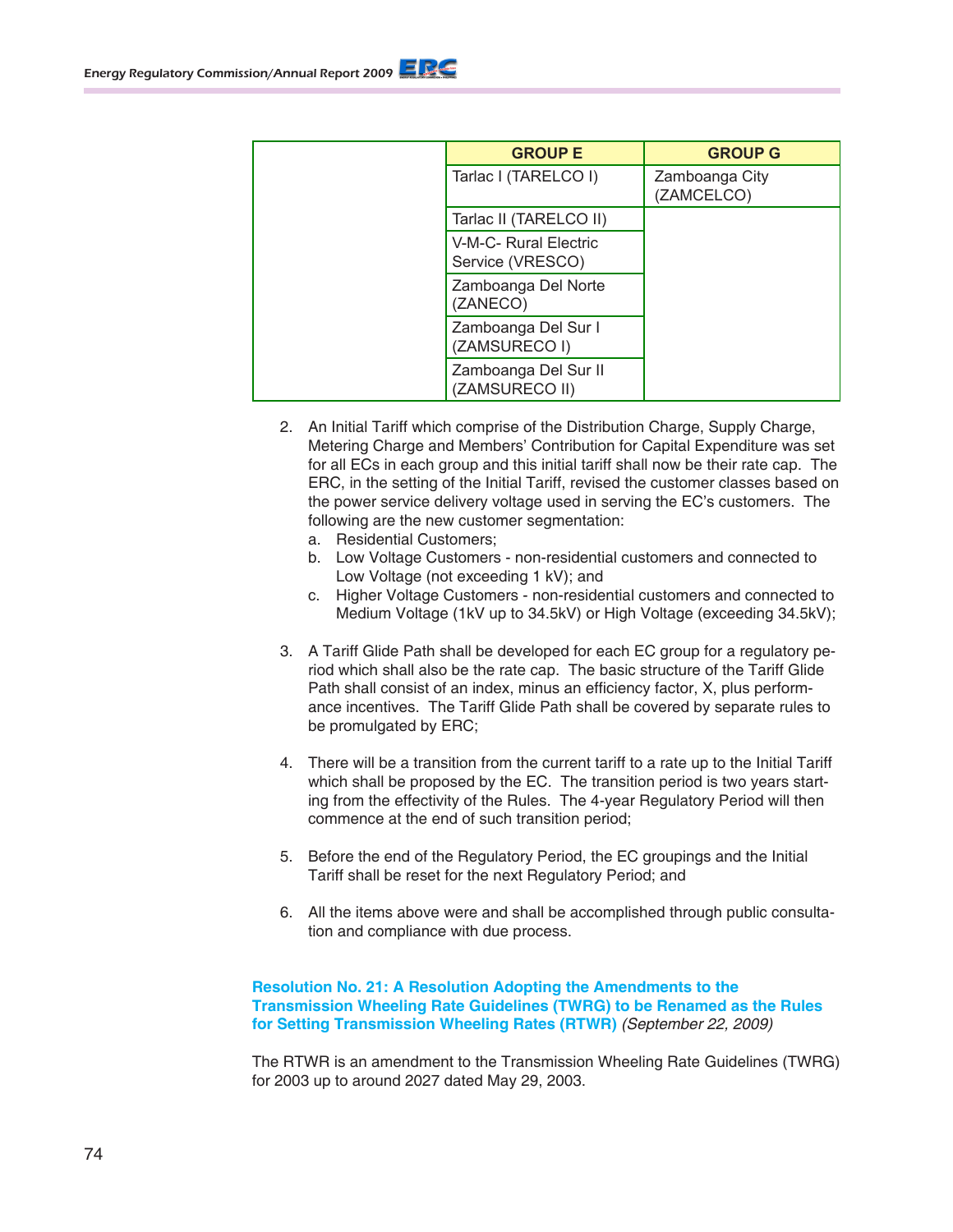The Rules sets out the following:

- 1. The methodology to be used in setting the maximum transmission wheeling rates that may be charged for the provision of Regulated Transmission Service by the Regulated Entity during the First Regulatory Period and the Second Regulatory Period;
- 2. The pricing principles with which the ERC must comply for the purposes of regulating the maximum transmission wheeling rates that may be charged for the provision of Regulated Transmission Services by the Regulated Entity during a subsequent Regulatory Period;
- 3. The annual rate verification and adjustment process which the ERC must undertake in relation to the maximum transmission wheeling rates that may be charged for the provision of Regulated Transmission Services by the Regulated Entity during a regulatory Period;
- 4. The regulatory processes and timelines to which both the Regulated Entity and the ERC must adhere in order for the methodology established by these Rules to be administered and applied in a timely manner; and
- 5. The performance indicators, performance targets and reporting arrangements with which the Regulated Entity must comply during the Second Regulatory Period and each Subsequent Regulatory Period, and which the ERC must monitor, in order to ensure the efficient delivery of Regulated Transmission Services to consumers.

## **Resolution No. 22: A Resolution Modifying Resolution No. 24, Series of 2007 [Resolution Adopting a New grouping for Privately Owned Distribution Utilities Entering Performance Based regulation (PBR)]** (September 23, 2009)

In line with the Memorandum of Agreement (MOA) between the ERC and the Clark Development Corporation (CDC) executed on July 13, 2006 and with the interest of the Clark Electric Distribution Corporation (CEDC), 35% owned by CDC, to join the Fourth Entry Group (Group D) to the Performance Based Regulation (PBR), the ERC resolved to adopt a new grouping of privately owned DUs to enter PBR under Group D. Below are the new entrants for Group D, and the corresponding timeline of the Fourth Entry point:

| <b>GROUP</b> | <b>ENTRANTS</b>                            | <b>REGULATORY PERIOD</b>   |
|--------------|--------------------------------------------|----------------------------|
|              | Angeles Electric Corporation (AEC)         | April 1, 2011 - March 2015 |
|              | 2. Bohol Light Company, Inc. (BLCI)        |                            |
|              | 3. Panay Electric Company, Inc. (PECO)     |                            |
|              | 4. Subic Enerzone Corporation (SEZ)        |                            |
|              | 5. San Fernando Electric Light and         |                            |
|              | Power Company (SFELAPCO)                   |                            |
|              | 6. Clark Electric Distribution Corporation |                            |
|              |                                            |                            |

The ERC likewise directed CEDC to share in the regulatory reset costs incurred in the PBR undertaking and file its unbundling application on or before September 30, 2009, and strictly comply with the pertinent reportorial requirements for privately-owned distribution utilities entering PBR.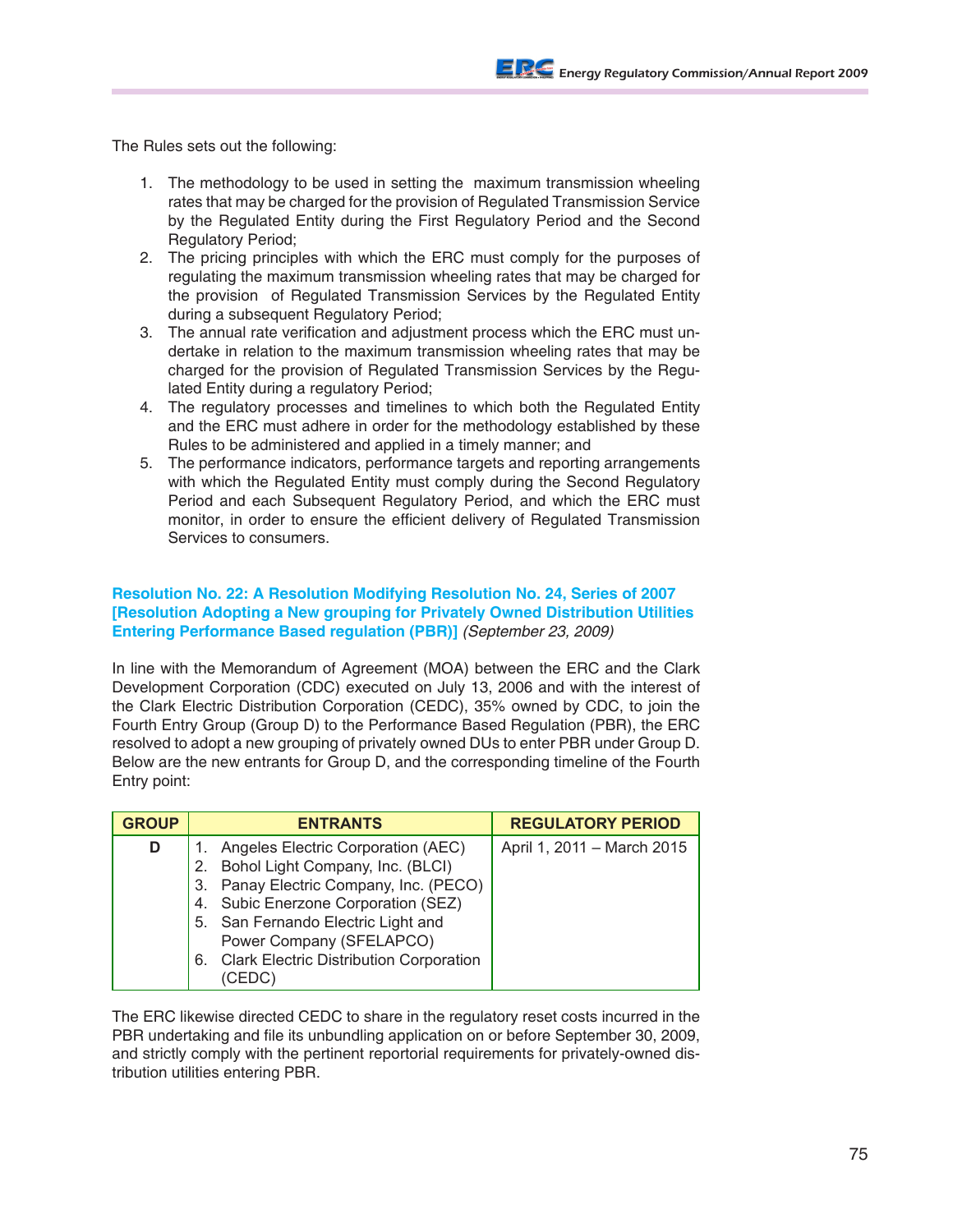**Resolution No. 23: A Resolution Adopting the Template for the Distribution Utilities' (DUs) Filing Pursuant to the "Rules Governing the Automatic Cost Adjustment and True-Up Mechanisms and Corresponding Confirmation Process for Distribution Utilities (DUs)" and Extending the Date of Luzon DUs' Filing Thereunder** (October 12, 2009)

Section 1, Article 5 of the "Rules Governing the Automatic Cost Adjustment and True-Up Mechanisms and Corresponding Confirmation Process for Distribution Utilities (DUs)" provides for the submission of Luzon DUs, on or before October 30, 2009, of their respective filing for their adjustments (over/under recoveries), in a template prescribed by ERC.

Given the calamities that occurred in Luzon just recently and in order to give the Luzon DUs more time to prepare their respective applications, the ERC resolved to defer the filing of Luzon DUs until further notice.

Moreover, the ERC directs all DUs to adopt the template on the Uniform Over/Under Recovery for their applications which is posted in the ERC website and available upon request from the ERC Investigation and Enforcement Division.

#### **Resolution No. 24: A Resolution Suspending the Implementation of the Uniform Reportorial Requirement (URR) by all the Distribution Utilities (DUs)** (December 16, 2009)

In view of the on-going review of Rule IX Sections 1 and 4 of the Implementing Rules and Regulations of R.A. 7832 (Anti-Pilferage of Electricity and Theft of Electric Transmission Lines/ Materials Act of 1994) and the modification of the customer classifications and rate structures pursuant to the Rules for Setting the Electric Cooperatives' Wheeling Rates (RSEC-WR), the ERC resolved to suspend the submission of the URR until further notice. The developments mentioned above may require revision on certain templates of the URR model, specifically the system loss calculation, as well as the reclassification of customer classes.

In line with this, the ERC directed all DUs to submit in the meantime the existing reportorial requirements.

**Resolution No. 25: A Resolution Amending the Rules for Automatic Recovery of Monthly Fuel and Purchased Power Costs and Foreign-Exchange Related Costs by the National Power Corporation (NPC)** (December 14, 2009)

In view of the "Manifestation and Motion for Clarification" filed by the Power Sector Assets and Liabilities Management Corporation (PSALM) on November 12, 2009, the ERC amended Resolution No. 19 series of 2009, A Resolution Adopting the Rules for the Automatic Recovery of Monthly Fuel and Purchased Power Cost and Foreign-Exchange Related Costs by NPC.

The ERC clarified the definition of "Mean of Platt Singapore (MOPS)" under Article II, as well as the various components of the formula for the monthly recovery/(refund) of incremental/downward adjustment in Article III (i.e. base reference prices for fuel costs).